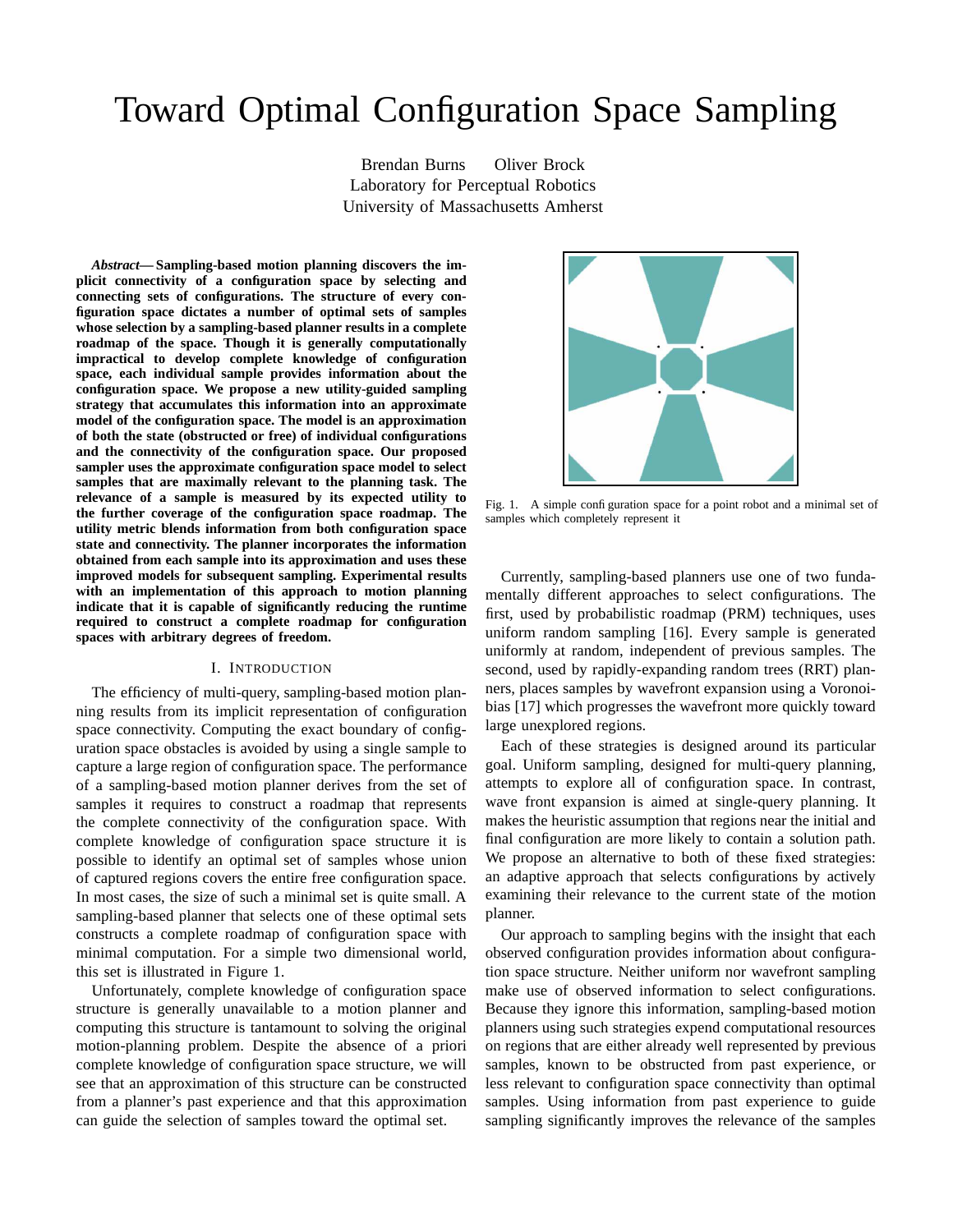selected.

Results from active learning [8], [9], [21] show that using past experience to intelligently select future samples can significantly improve the performance of approximate modeling tasks. These results inspire us to apply similar approaches to sampling-based motion planning. In the past we have directly applied active learning to sampling based motion planning [7], however active learning is not a perfect fit to sampling-based motion planning.

The goals of sampling-based motion planning differ from those of machine learning. In the context of configuration spaces, active learning selects samples in an attempt to maximally understand the decision boundary between obstructed and free space. This focus is different from sampling-based motion planning which only wants to maximally understand configuration space connectivity. A detailed understanding of the boundary between obstructed and free space is only important to a sampling-based motion planner in so much as it aids understanding of configuration space connectivity. Further detail is wasted computation. Because of this distinction, traditional methods of active learning are inappropriate for motion planning. To intelligently use past experience to guide future sampling a new method for selecting configurations is necessary. We call this new method *utility-guided sampling*.

This sampler is not interested in optimizing model accuracy, but rather usefulness to motion planning. We identify two types of structure in configuration space that our sampler can approximate from past experience and exploit to select useful samples.

Because there is regularity in the distribution of obstructed and free configuration space an approximate predictive model can be constructed from past experience using statistical modeling techniques. A model,  $M$ , built from past experience can predict  $P(q = i|M)$ , the probability that an unobserved configuration  $q$  has the state  $i$ .

The planner's current understanding of configuration space connectivity provides a second type of structure. Samples that expand the planner's understanding of this connectivity are obviously more useful to the planner than those that simply confirm what is already known. This structure is used to compute the utility function  $U(q = i, R)$  of some configuration q to a roadmap  $R$ . Utility-guided sampling brings these two forms of structure together in the formulation of expected utility [3], [25].:

$$
U_{exp}(q|M) = \sum_{i \in \{\text{obs}, \text{free}\}} P(q=i|M) \cdot U(q=i,R)
$$

and selects configurations that maximize this value.

Details of modeling configuration space and calculating the utility of a configuration are given in Section III. Experimental results (Section IV) comparing the utility-guided motion planner to existing sampling-based motion planners indicate that it is capable of significant improvements in planner runtime.

#### II. RELATED WORK

#### *A. Motion Planning*

There have been many extensions to the uniformly random sampling strategy used by the initial PRM algorithm [16]. Generally, these extensions attempt to improve performance by reducing the number of samples required to construct a complete configuration space roadmap.

The Gaussian sampling strategy [4] and the bridge test [11] select configurations that are thought to be close to obstacles or inside narrow passages, respectively. Other heuristic sampling strategies modify obstructed configurations to discover nearby free configurations. These heuristic samplers use obstacle surface properties [1] or dilating and contracting obstacles [12] to modify colliding samples into free ones. All of these strategies are based on uniform random sampling and require additional computational effort to filter configurations to find those thought heuristically to be valuable. Despite this extra computation, only a subset of configurations selected by the heuristic are truly relevant to roadmap construction.

Visibility-based PRM planners [24] label configurations that act as "guards." Such configurations capture a region of configuration space containing every configuration that has a straight line path to the guard. Only configurations that are not in a captured region, or connect two guards are inserted into the roadmap. The roadmaps that are constructed are significantly smaller, but the visibility region is quite expensive to compute.

Two approaches calculate and use the medial axis to minimize the probability that a configuration is obstructed [10], [26]. A significant challenge to these approaches is the difficulty of finding configurations near the medial axis for articulated robots.

In all of these approaches, samples are chosen based on local, fixed, criteria chosen a priori and designed to heuristically estimate the relevance of a configuration. In contrast, the utility-guided sampling strategy directly estimates a configuration's relevance and selects configurations that maximize this value. Further the estimate of relevance is adapted as the planner's state changes.

By focusing on a single path from start to goal configurations, the rapidly-expanding random tree family [17] of singlequery motion planners can heuristically bias sampling toward regions of configuration space nearby to these start and goal configurations. The wavefront expansion away from both of these locations insures a focus on finding that particular path. While this approach uses information from the start and goal configurations and the likely path between them to influence its sampling, it does not use information obtained as the planner operates. The practical result of this is repeated attempts to moves through regions that have previously been found to be obstructed. The RRT method has been extended [27] to adjust the sampling distribution used for exploration in an effort to limit attempted exploration of obstructed paths. This approach does not make use of information obtained from sampling but rather heuristically limits the radius within which to allow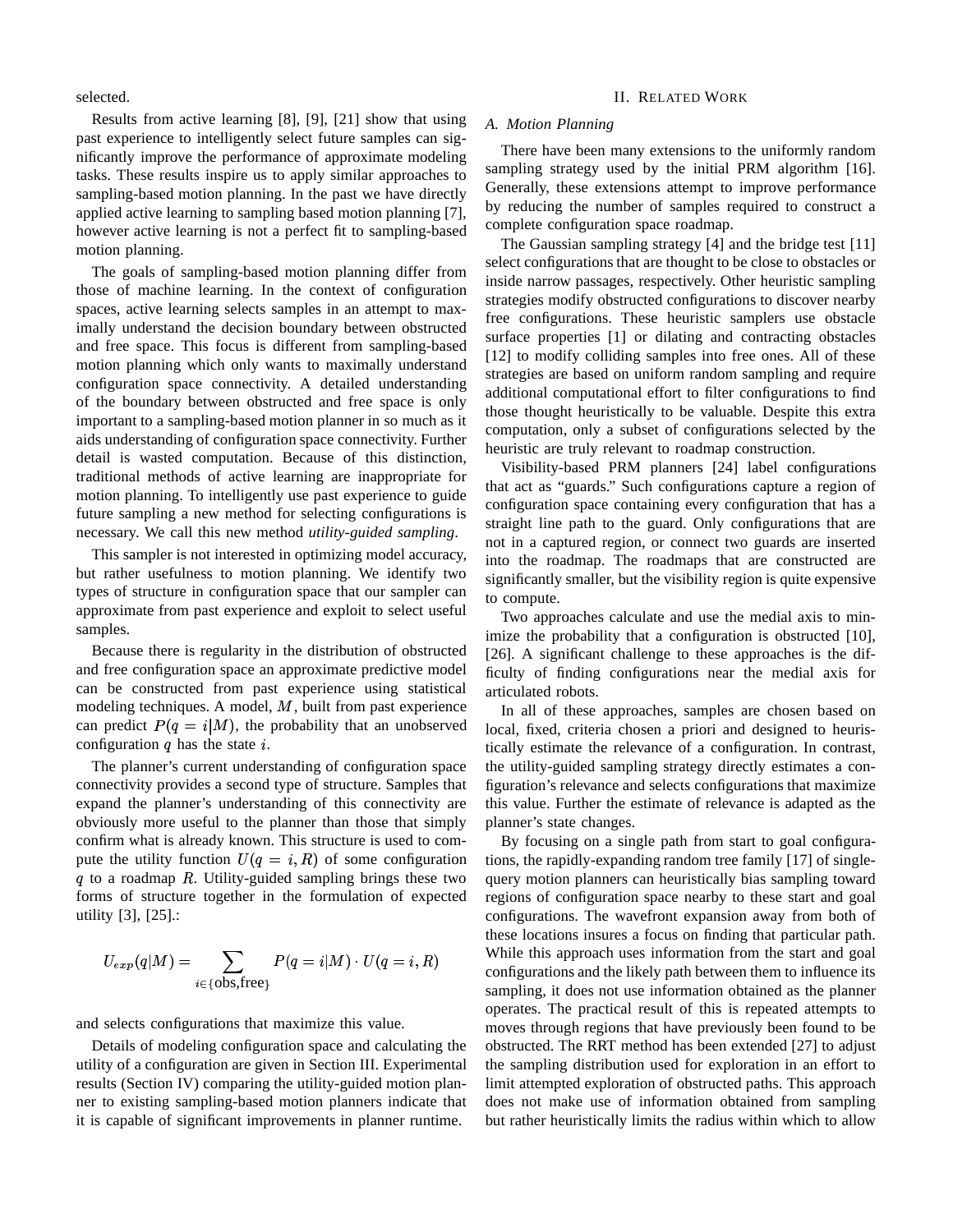connection for points near obstacles.

Several other guided sampling strategies use information obtained from previous experience to guide their behavior. The entropy-guided [5] approach to sampling adapts sampling to find configurations that offer maximal information gain, however, the approach does not calculate maximal *expected* information gain and thus does not make full use of information from previous experience and can exhibit pathological behavior. The model-guided [7] sampling strategy chooses configurations that maximize the decrease in variance of an approximate model of configurations space. While these configurations are relevant to building a model with maximum accuracy they are not necessarily relevant to successful motion planning. Morales et al. [20] propose a method that splits configuration space into regions and selects different planners depending on the features of the regions. The selection is guided by a decision tree that is learned offline. While the selection of planners is guided by observation of configuration space, the methods themselves are not adaptive. Hsu et al. [13] propose sampling using an adaptive mixture of sampling strategies. The mixture of strategies is adapted based on the past success of each strategy. Finally, Jaillet et al. [14] proposes an adaptive approach to RRT that limits the connectivity domain of points in the roadmap where previous connection attempts have failed.

# *B. Active Learning*

Our belief that information from past samples can guide current selections to improve planner performance is supported and inspired by results from the field of active learning. The term "active learning" first appeared in Cohn, Atlas and Lander [8] and encompasses a variety of techniques in machine learning that use the state of their current classification model to select training examples expected to maximize the resultant improvement in the model. Cohn, Gharamani and Jordan [9] showed that a planner which selects configurations that maximize the reduction in variance of the resulting model construct optimally accurate classifiers for the number of samples examined. Further experimental evidence [21] shows that models built using active learning guided by model variance significantly outperform models constructed by uniform random sampling in most domains where different examples carry varying information (as is the case in configuration spaces).

# *C. Expected Utility*

The formalization of expected utility was originally proposed by Danuel Bernoulli [3]. This theory was popularized, in slightly different form, by von Neumann and Morgenstern [25], it is their approach we present here. Expected utility presents a formal approach to specifying and evaluating an agent's preferences regarding actions with non-deterministic outcomes. In utility theory, these actions are referred to as *lotteries*.

A lottery consists of a set of outcomes  $X$ . There is a distribution over the lottery, which provides a probability  $P($ 

for each of the outcomes  $x \in X$ . This type of lottery is termed a *simple* lottery. A *compound* is formed from a probabilistic combination of a set of lotteries.

Given a set of lotteries, an agent has a preference function which provides an ordering of lotteries in terms of the agent's desire to participate in the lottery. This function is called the *utility* function. The *expected utility* of a lottery *l* is given by the expected value summation over the utility of the individual outcomes:

$$
U_{exp}(l)=\sum_x P(x)U(x)
$$

This expected value can then be used to choose an individual's preferred lottery.

The role of the utility function is to establish and maintain a preference ordering on the set of outcomes such that any outcome can be judged as preferential to some other outcome. Further the utility function must satisfy several axioms regarding the preference ordering of a mixture of outcomes. [15] gives a thorough explanation of Bernoulli-von Neumann-Morgenstern utility theory.

#### III. UTILITY GUIDED SAMPLING

To represent all possible paths, a motion planning algorithm must develop a global understanding of the connectivity of a robot's free configuration space. To be efficient, the planner must minimize the exploration required to develop such an understanding.

It is clear that if a planner perfectly understands the structure of a configuration space it can sample optimally. It is also clear that this perfect understanding is generally unavailable to the planner. It is desirable then, to use knowledge of configuration space structure without requiring perfect a priori knowledge. The key observation behind utility-guided sampling is that an approximate model of configuration space structure can be incrementally constructed from past experience and that this approximation can guide future exploration.

x) of configuration space is used to estimate  $P(q = i|M)$ , the Structure in configuration space derives from two sources. First, there is regularity in the distribution of obstructed and free configuration space. Knowing that a configuration's neighbors are obstructed implies a probability that it is obstructed as well. The same is true of a configuration with neighboring free configurations. This regularity means we can learn a predictive approximate model of the configuration space from samples. Second, the planner's current roadmap, which partially represents the connectivity of configuration space, provides additional structure. The state of the roadmap suggests regions were further exploration is useful and shows what is already well understood. By examining its current approximation of this configuration space structure, the sampler can select samples with maximal expected benefit. The formulation of expected utility is used to estimate this expected benefit because it merges both elements of configuration space structure. Recall that the expected utility of a configuration space sample combines the probability of an outcome with the utility of that outcome. The approximate predictive model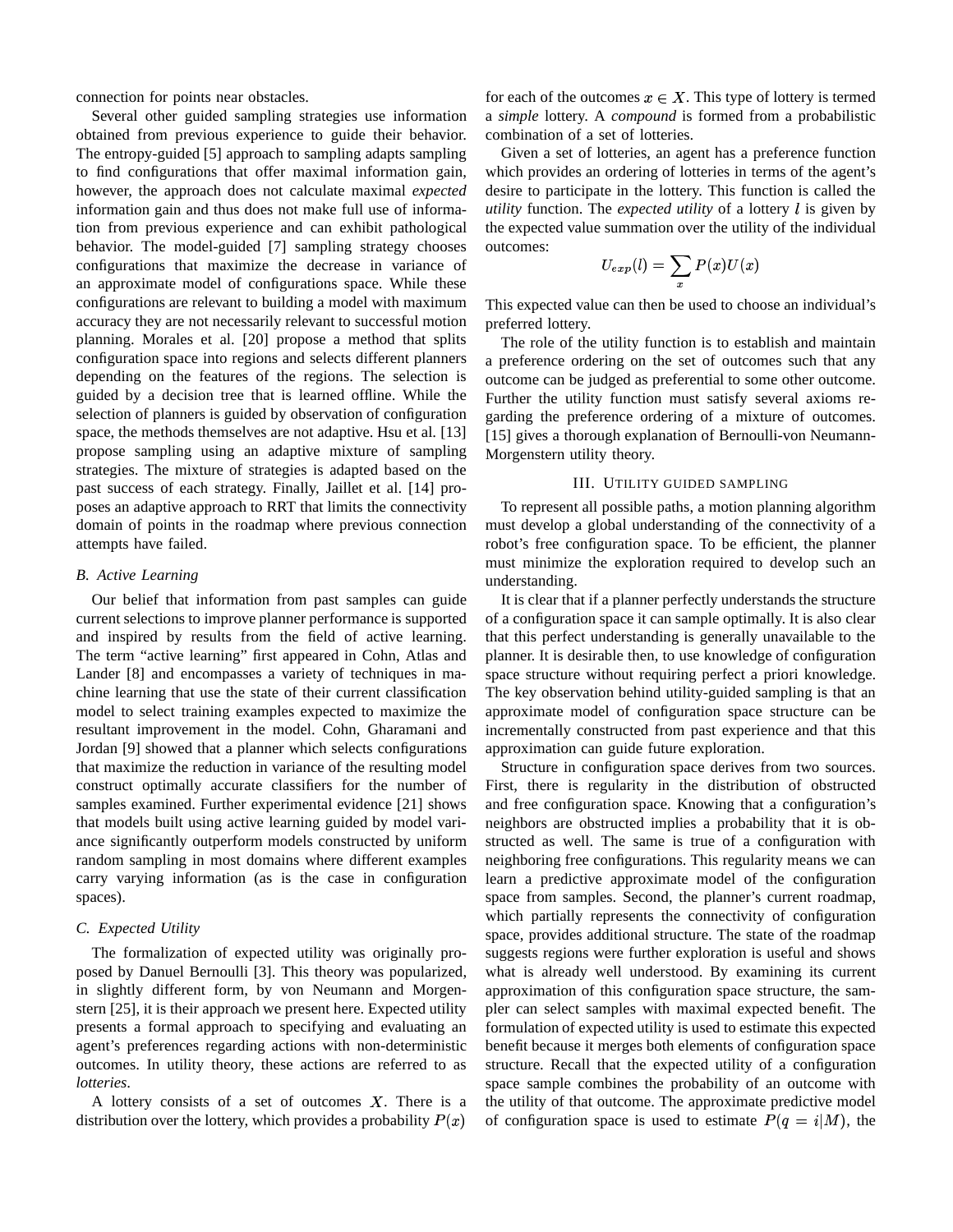probability that a configuration is obstructed or free. The planner's approximation of configuration space connectivity provides  $U(q = i, R)$  the utility of a particular sample. In the following section we will explore each of these terms in more detail and develop a concrete implementation of a utilityguided sampling strategy.

# *A. Modeling configuration space*

Configuration space can be viewed as a binary classification,  $C(q) = 0, 1$ , which takes some configuration q and returns whether or not that configuration is obstructed. Because of the topological properties of configuration space, if some  $q$ is obstructed, it is more likely that its neighbors are also obstructed. The same is true of free configurations. Given a collection of sampled configurations that have been labeled with their state, we can use learning methods from machine learning [19] to construct an approximation of the function  $C$  which we call  $C$ . This approximation function returns a number between zero and one, estimating the likelihood that a particular configuration is obstructed or free. This approximation function is the approximate model of configuration space.

There are numerous methods for constructing an approximate model of the configuration space function  $C$ . In other work [6], [7] we have explored the use of mixture of Gaussian models and locally weighted regression [2]. In this work, we use a simpler k-nearest neighbor model.

Given a collection of configuration space samples  $Q$ , which have been labeled with their state, a query configuration  $q$ , which has not been observed, and  $N(q, k)$ , the function that provides the k-nearest neighbors in  $Q$ , we calculate  $C$  as tion which follows:

$$
\tilde{C}(q) = \sum_i^{N(q,k)} C(q_i)/k
$$

Note that although we don't have a complete definition of  $C$ , with an ur it is defined for the configurations in the set  $Q$ , that we have already observed.

We take the output of  $C$  to be the probability that a configuration is free.

$$
P(q = \text{free}|M) = C(q)
$$
  

$$
P(q = \text{obs}|M) = 1 - \tilde{C}(q)
$$

Nearest-neighbor learners have known problems as the dimensionality of the problem expands. To counteract this we use a distance metric first applied to motion planning by Leven [18] that measures the maximum workspace distance between a set of reference points located along the robot. This metric achieves significantly higher model accuracy, especially as dimensionality increases. Because of its simplicity, the nearest-neighbor model offers better computational efficiency than more complex models. This efficiency is an attractive property for motion planning.

#### *B. Utility Functions*

We have seen how an approximate model,  $M$ , of configuration space can be used to estimate the probability that a configuration has a particular state  $(P(q = i|M))$ . It remains to define a the utility function for a configuration  $U(q = i, R)$ .

The choice of utility function is critical to the performance of the sampling strategy. It must adequately characterize the relevance of a configuration to successfully guide sampling.

To develop a concrete implementation of a utility-guided motion planner, we choose to use roadmap information gain as our measure of utility. Information gain for roadmap motion planning is a component of entropy-guided sampling [5] which uses information theory [22], [23] to formalize the contribution that any particular sample makes to the task of motion planning.

Information gain represents the change in the entropy of a system as a result of gaining knowledge related to the system. Given some system  $S$ , some new knowledge  $K$ , the entropy of the system prior to observing  $K(H(S))$ , and the entropy of the system after observing K,  $(H(S|K))$ . The information gain resulting from  $K$  is:

$$
IG(S|K) = H(S) - H(S|K)
$$

For motion planning, the system is the roadmap  $R$  and the new information is the observation of some unobstructed configuration  $q$ . We use the information gain provided by the configuration as our utility function.

In order to do this in practice, we must define a distribution which has minimal entropy when the roadmap is fully connected. This distribution is described as follows:

At any time, a configuration space roadmap consists of a number of disconnected components. Each of these components has a visibility region containing all free configurations with an unobstructed straight-line path to a node in the component. For our purposes we restrict these regions to be a strictly disjoint set by assigning any configuration in the visibility region of multiple components to the visibility region of the nearest component. Given this set of configuration space regions, we use the probability distribution that a particular free space sample drawn uniformly at random will lie in a particular component's visibility region. It is easy to see that this distribution has the desired characteristics for defining roadmap entropy. When the roadmap is fully connected, there is only a single component and the entropy of the distribution is zero. When there are a large number of different connected components, the entropy is large.

This distribution is used to calculate roadmap entropy. Roadmap information gain is calculated by examining the changes in the roadmap that the addition of a particular sample might produce. The utility of a particular sample is set equal to the roadmap information gain of that sample. Since an obstructed configuration can't modify the state of the roadmap it offers no information and thus no utility.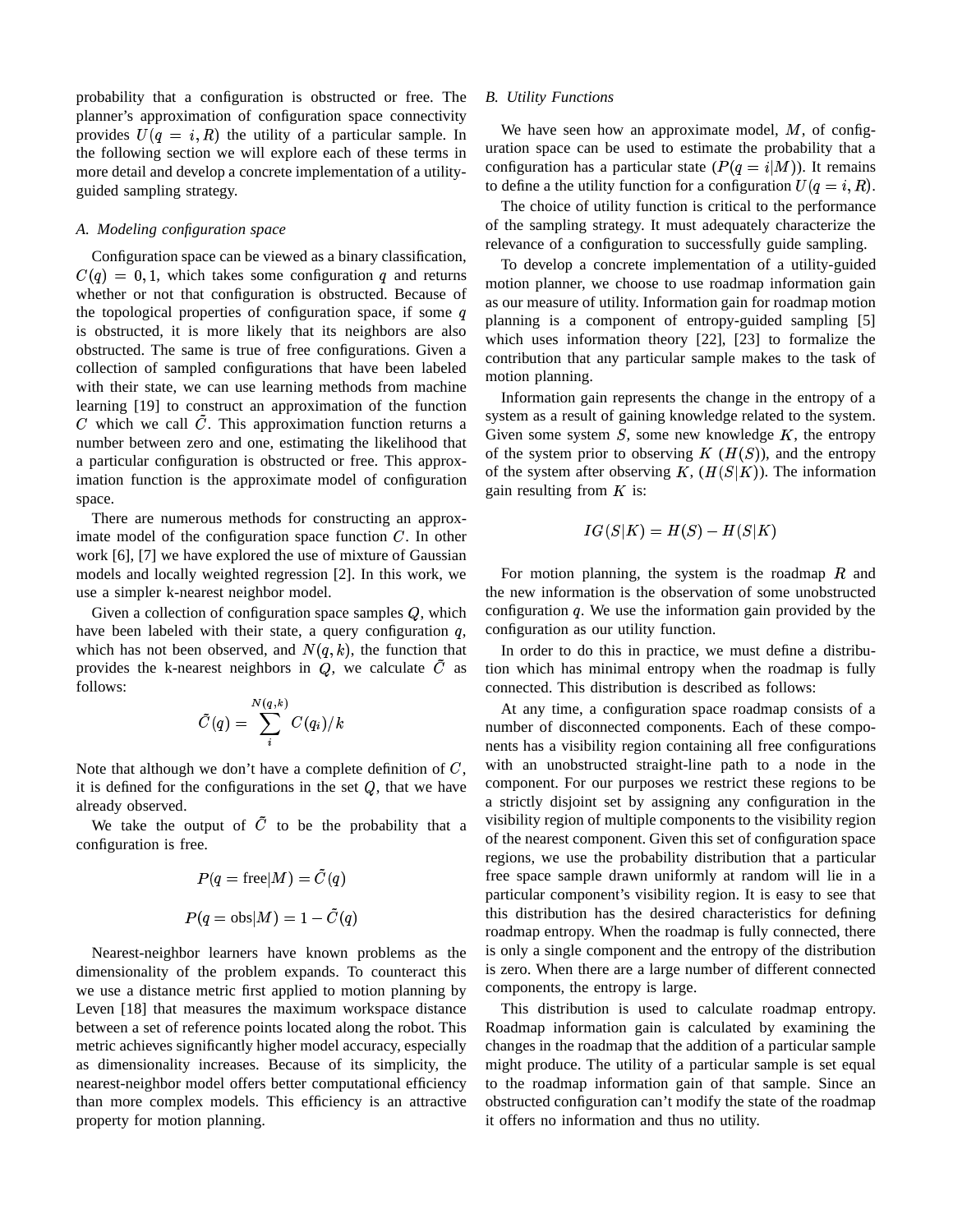



(a) The fixed arm workspace with 12-DOF robot (b) The mobile workspace with 6-DOF robot

Fig. 2. The two experimental workspaces

#### *C. Sampling algorithm*

Given the predictive model and utility function, the expected utility of some configuration  $q$  is:

$$
U_{exp}(q|M) = \sum_{i \in \text{obs,free}} P(q = i|M) \cdot U(q = i, R)
$$
  
\n
$$
U_{exp}(q|M) = P(q = \text{free}|M) \cdot U(q = \text{free, } R)
$$
  
\n
$$
U_{exp}(q|M) = \tilde{C}(q) \cdot IG(M|q)
$$

In practice, the computation of utility for each potential sample in the configuration space is computationally impractical. However, an analysis [5] of roadmap information gain shows that utility can be heuristically maximized by sampling configurations likely to connect two large disjoint components. Thus samples on the border region between two components are likely to provide maximal information gain. This border region is difficult to compute exactly but can be approximated using hyper bounding-boxes around each connected component [5] or by selecting configurations from the area surrounding the midpoint of the line connecting a random node from each component. We use this second approach for our experiments with utility-guided sampling, but we have not observed significant differences between the two approximations. Other heuristic approximations such as trees of bounding boxes or oriented hyper-ellipses or clustering algorithms are also possible and bear future exploration. Since we equate information gain and utility, heuristically maximizing information gain, maximizes expected utility as well. Pseudo-code for the utility-guided sampling algorithm is shown in Figure 3.

# IV. EXPERIMENTS

To validate our new sampling strategy we ran a set of experiments in two workspaces with robots of varying degrees of freedom. The first experimental workspace was a fixed articulated arm situated in a constrained environment. Each joint in the robot has three degrees of freedom. We ran experiments with robots with either three or four links, resulting in nine and twelve degrees of freedom respectively. The workspace with the twelve degree of freedom arm is shown in Figure 2a.

# **UtilityGuidedSampling**(M : Model, Roadmap : R) : q

 $q := \text{nil}$ **do** k **times**  $q'$  = EntropyGuidedSample(R) **if**  $(P(q' = \text{free}|M) > P(q = \text{free}|M))$  $q = q'$  $\sim$   $\sim$   $\sim$   $\sim$   $\sim$   $\sim$ return  $q$ 

**EntropyGuidedSample**(R : Roadmap) : q

**do**  $C_1$ : = random component in R  $C_2$ : = random component in R,  $C_1 \neq C_2$ **while** (distance( $C_1$ ,  $C_2$ ) > Threshold)  $q_1$  := random node in  $C_1$  $q_2$ : = random node in  $C_2$  $q_n := \text{midpoint}(q_1, q_2)$ **for each** d in D  $q_r[d] := q_n[d] \pm \text{UniformRandom}(\tau)$ return  $q_r$ 

Fig. 3. The utility-guided sampling algorithm

The second workspace contains a mobile robot in a world separated by a wall containing a doorway. The mobile base is holonomic, providing two degrees of freedom. On top of the mobile base there is a two link arm. One experiment had one degree of freedom at each joint, the other each joint had two degrees of freedom. Thus, the robots had four and six degrees of freedom respectively. The workspace with the six degree of freedom robot is shown in Figure 2b.

We compare our algorithm against uniform sampling, bridge sampling, entropy-guided sampling and model-based sampling. The identical roadmap construction algorithm was used for all experiments, only the sampling strategy was changed. Both workspaces are split in two by a narrow passage. In the first workspace, this passage consists of folding the arm underneath the table. In the second the narrow passage leads through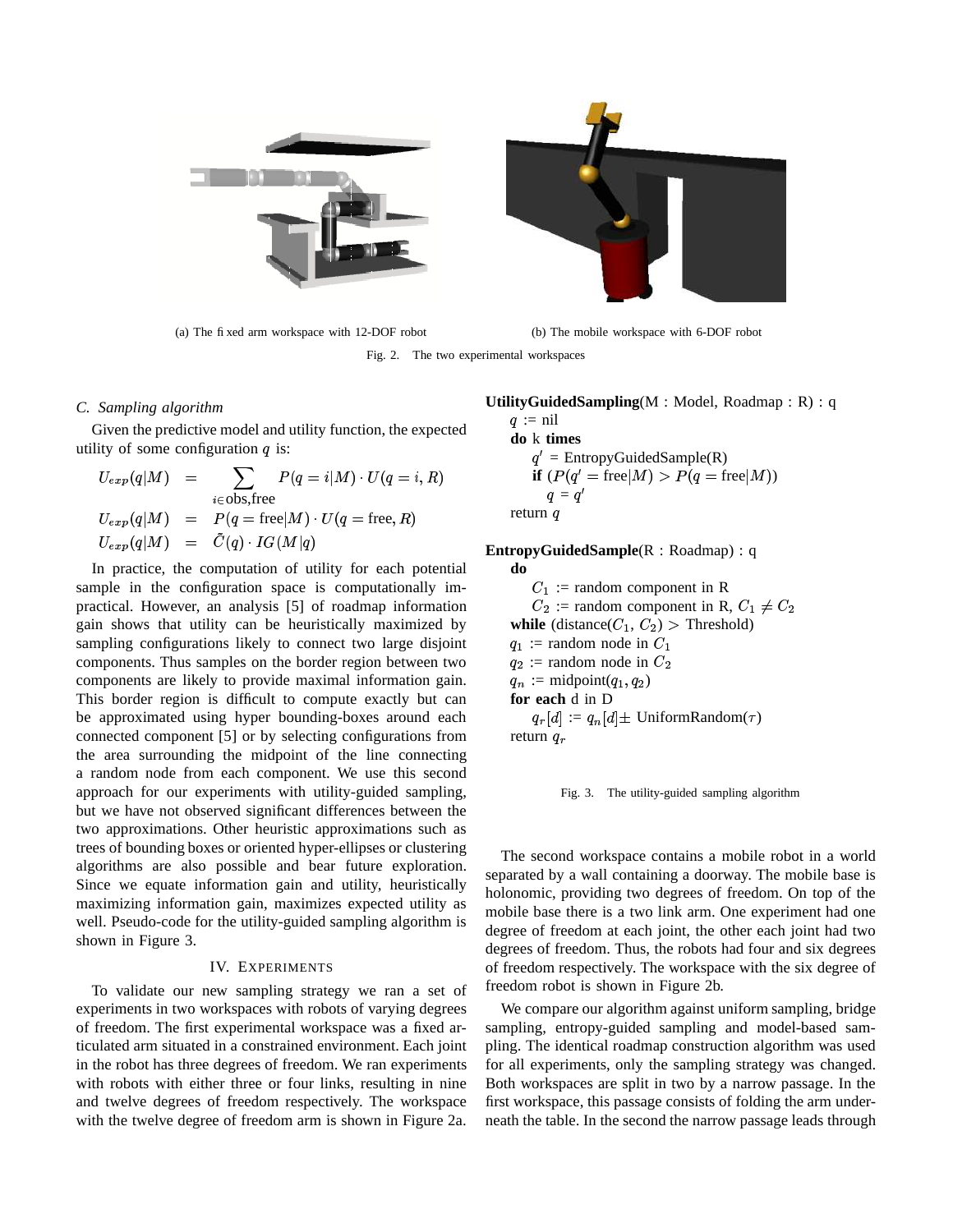the doorway. For all of the experiments the planner was run until a roadmap which lead through this narrow passage was found. The algorithm and strategies were implemented in the Java programming language and all experiments ran on a 3Ghz Pentium 4 running the Linux operating system.

The utility-guided sampling strategy incurs some overhead both in sampling to construct a model of configuration space and in evaluating the expected utility in order to select configurations. This overhead is included in all of the reported runtimes. In order to examine the influence of this overhead, we ran additional experiments in which we profiled the behavior of the various implementations using a sampling profiler. In the runtime graphs, each runtime is broken down into four categories:

# **Collision checking**

The examination of individual configurations to determine if they are obstructed or free,

#### **Edge Checking**

The examination of a series of an interpolated series of connections between two configurations to determine if a straight line path is possible,

# **Guided Sampling**

The calculation and selection of configurations guided by information from previous experience (note that this only pertains to the entropy-guided, model-based and utility-guided motion planners),

# **Roadmap Construction**

All other activities pertaining to constructing a roadmap (e.g. finding neighbors, inserting vertices/edges, etc).

It is instructive to note that although a significant portion of the runtime of the guided sampling strategies is consumed by selecting configurations. The configurations chosen are more relevant to the motion-planning process. The resulting computational savings in edge checking and roadmap construction outweighs all overhead from selecting samples.

For each robot in each workspace we ran ten experiments. The average runtimes for these experiments are shown in Figure 4. In the graphs we also show profiling information which shows the percentage of time the algorithm spends performing particular pieces of the roadmap construction process.

In the graphs it is also interesting to compare the performance of utility-guided sampling with entropy-guided [5] and model-based [7] sampling. Entropy-guided sampling uses roadmap structure, while model-based sampling uses an approximation of the state of the configuration space. Each of these approaches does well in one environment and poorly in the other. This shows that their performance is dependent on environmental features. Model-based sampling does poorly in the mobile robot environment because it is uniformly interested in the wall, not just in the opening that is crucial for the solution of the problem. On the other hand entropyguided sampling does poorly in the fixed arm world where its greedy attempts to connect disjoint configuration space components generally end in failure. By blending together both sources of configuration space information the utility-guided sampling strategy is able to achieve strong improvements in both environments. An important consideration for motionplanning is sensitivity to degenerate behavior in particular types of configuration space. The fact that utility-guided planning avoids the degenerate behavior exhibited by its component pieces (entropy-guided and model-based sampling) shows that it is more robust and reduces the probability that the planner will exhibit degenerate behavior.

We also ran a series of experiments where we interrupted the roadmap construction process at timed intervals and tested the coverage of the roadmap which had been constructed so far. To test these partial roadmaps we selected twenty paths at random and recorded the fraction of paths that were successful. For each algorithm and experimental domain we ran ten of these series. The average of these ten runs is shown in Figure 5. These graphs demonstrate the rate at which each algorithm provides coverage of the entire configuration space. In all experiments, utility-guided sampling outperforms other methods.

The results of these experiments clearly demonstrate that the utility-guided sampling strategy improves the performance of the PRM algorithm. In all cases the utility-guided strategy reduces the average runtime by at least a factor of two. In several worlds the improvement is even more dramatic. The graphs illustrating coverage as a function of time also show that the utility-guided sampling strategy produces a planner which achieves greater coverage of the space of possible paths more rapidly than other sampling strategies.

# V. CONCLUSIONS

In the preceding we have proposed a novel approach to multi-query motion planning which uses information from its previous experience to guide sampling to more relevant configurations. Every exploration of configuration space provides information to a motion planner. To be maximally efficient, a motion planner must exploit information from past experience to select maximally beneficial configurations to sample next.

Our proposed approach begins by constructing an approximate model of configuration space. This model captures and maintains information from each configuration and allows the prediction of the state of unobserved configurations. In conjunction with a utility function which measures the relevance of a configuration the model enables a sampling strategy which selects configurations that have maximal expected utility to the motion planner.

To demonstrate the effectiveness of this approach we implemented a utility-guided motion planner using a nearestneighbor approximate model and roadmap information gain [5] as the utility function. Experiments run with two robots with varying degrees of freedom indicate that the utility-guided approach to motion planning results in faster runtimes compared to existing state of the art approaches. The experiments also show that the utility-guided approach is less sensitive to workspace features that hinder the performance of other sampling strategies. These experimental results indicate that the proposed utility-guided sampling is both a more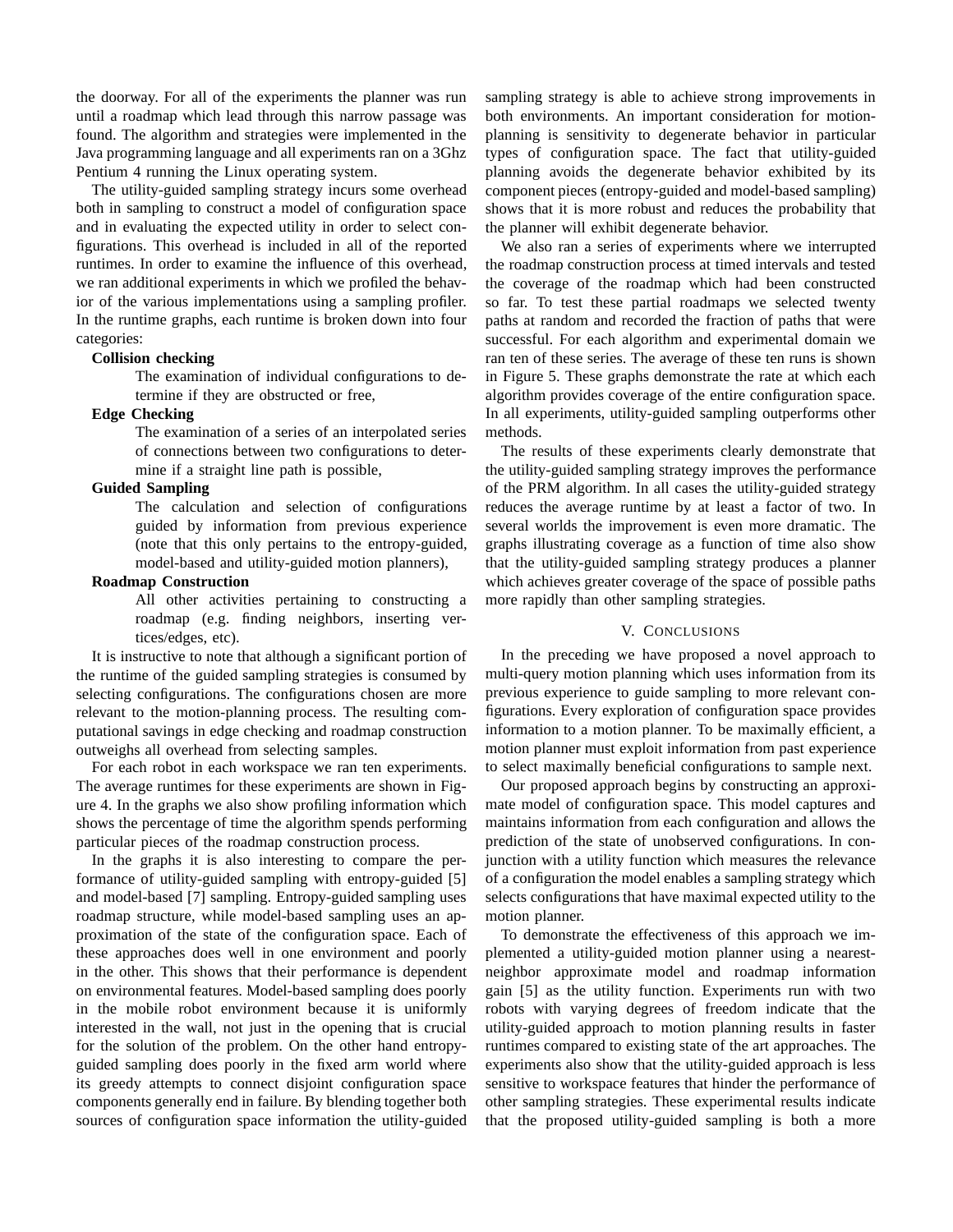

(c) 9-DOF arm (d) 12-DOF arm Fig. 4. Runtimes for various sampling strategies as a percentage of the runtime using the uniform sampling strategy

efficient and more robust sampling strategy than existing approaches.

#### **REFERENCES**

- [1] N. Amato, O. B. Bayazit, L. Dale, C. Jones, and D. Vallejo. OBPRM: An obstacle-based PRM for 3D workspaces. In *Robotics: The Algorithmic Perspective*. AK Peters, 1998.
- [2] C. G. Atkeson, A. W. Moore, and S. Schaal. Locally weighted learning. *Artificial Intelligence Review*, 11(1-5):11–73, 1997.
- [3] D. Bernoulli. Exposition of a new theory of risk. *Econometrica (translated and reprinted)*, 1954. originally in Comentarii Academiae Scientiarum Imperialis Petropolitanae, 1738.
- [4] V. Boor, M. Overmars, and F. van der Stappen. The gaussian sampling strategy for probabilistic roadmap planners. In *Proceedings of the International Conference on Robotics and Automation*, 1999.
- [5] B. Burns and O. Brock. Information theoretic construction of probabilistic roadmaps. In *Proceedings of the International Conference on Intelligent Robots and Systems*, pages 650–655, Las Vegas, USA, 2003.
- [6] B. Burns and O. Brock. Entropy-guided single-query motion planning. In *Proceedings of the International Conference on Robotics and Automation*, 2005.
- [7] B. Burns and O. Brock. Model-based motion planning. In *Proceedings of the International Conference on Robotics and Automation*, 2005.
- [8] D. Cohn, L. Atlas, and R. Ladner. Improving generalization with active learning. *Machine Learning*, 15(2):201–221, 1994.
- [9] D. A. Cohn, Z. Ghahramani, and M. I. Jordan. Active learning with statistical methods. *Journal of Artificial Intelligence Research*, 4:129– 145, 1996.
- [10] C. Holleman and L. E. Kavraki. A framework for using the workspace medial axis in PRM planners. In *Proceedings of the International Conference on Robotics and Automation*, volume 2, pages 1408–1413, San Francisco, USA, 2000.
- [11] D. Hsu, T. Jiang, J. Reif, and Z. Sun. The bridge test for sampling narrow passages with probabilistic roadmap planners. In *Proceedings of the International Conference on Robotics and Automation*, 2003.
- [12] D. Hsu, L. E. Kavraki, J.-C. Latombe, R. Motwani, and S. Sorkin. On finding narrow passages with probabilistic roadmap planners. In *Proceedings of the Workshop on the Algorithmic Foundations of Robotics*, pages 141–154. A K Peters, 1998.
- [13] D. Hsu, G. Snchez-Ante, and Z. Sun. Hybrid prm sampling with a cost-sensitive adaptive strategy. In *Proceedings of the International Conference on Robotics and Automation*, Barcelona, Spain, 2005.
- [14] L. Jaillet, A. Yershova, S. LaValle, and T. Simeon. Adaptive tuning of